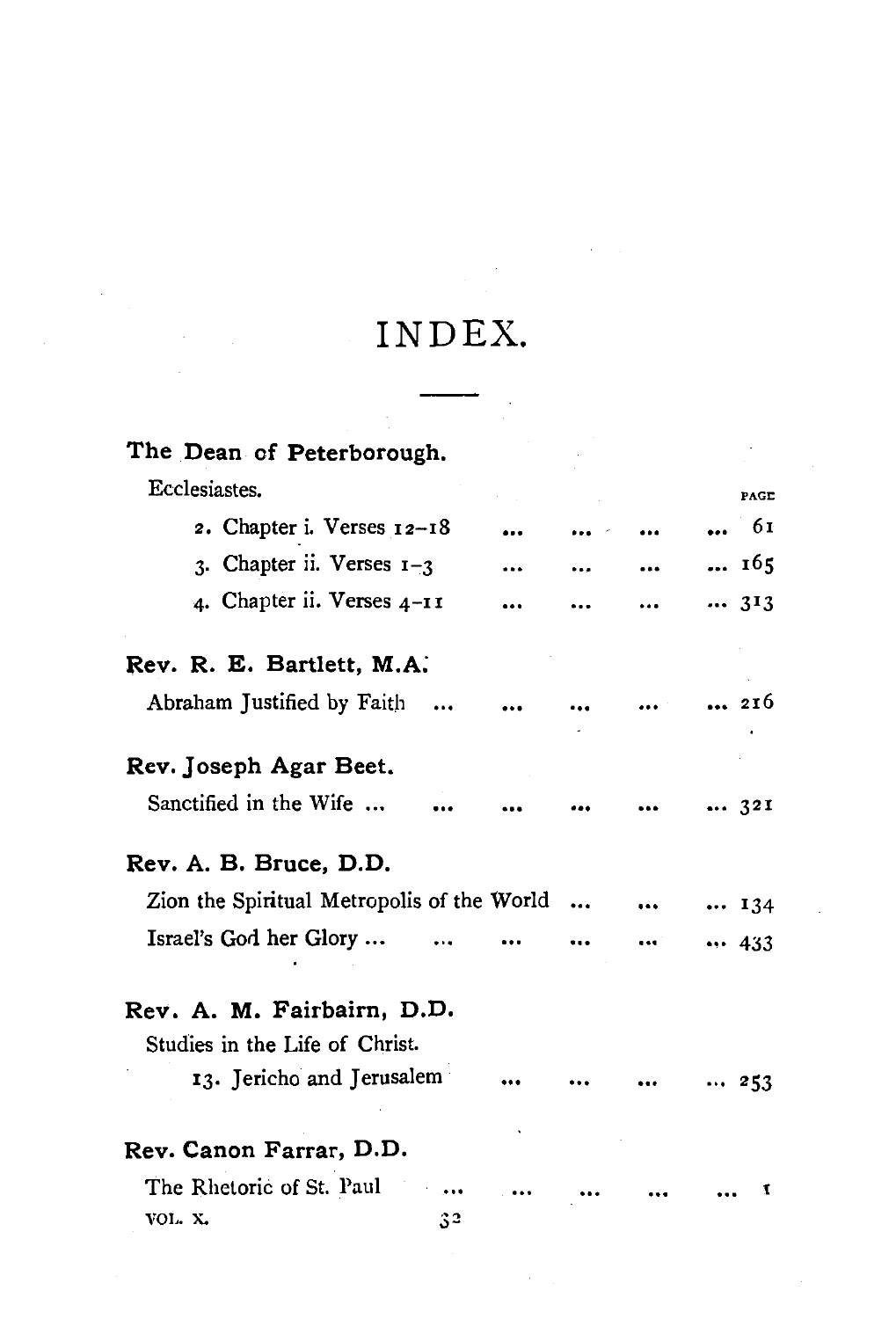| 478                                                       | <i>INDEX.</i>                 |                   |           |      |
|-----------------------------------------------------------|-------------------------------|-------------------|-----------|------|
| Rev. George Findlay, B.A.                                 |                               |                   |           | PAGF |
| St. Paul's Use of OPIAMBEYQ                               |                               |                   |           | ac t |
| A Biblical Note. Colossians i. 3-5                        |                               |                   |           | 74   |
| Professor John Massie, M.A.                               |                               |                   |           |      |
| A Word Study in the New Testament. Part III.              |                               |                   |           | 48   |
| Rev. George Matheson, D.D.                                |                               |                   |           |      |
| The Paradox of Christian Ethics                           |                               |                   |           | 81   |
| Christianity and Judaism                                  | $\ddotsc$                     |                   |           | 275  |
|                                                           |                               |                   |           |      |
| Rev. James Morison, D.D.                                  |                               |                   |           |      |
| The Christology of St. Paul, in the Superscription of his |                               |                   |           |      |
| Epistle to the Romans $\dots$                             |                               | $\sim$ 1000 $\pm$ |           | 149  |
| Niger.                                                    |                               |                   |           |      |
| God Wrestling with Man, and Man with God                  |                               |                   |           | 24I  |
| Immanuel                                                  |                               |                   |           | 331  |
| The Sheep of Death                                        | $\ddotsc$                     |                   | $\ddotsc$ | 466  |
|                                                           |                               |                   |           |      |
| Rev. J. S. Purton, M.A.                                   |                               |                   |           |      |
| A Biblical Note. Galatians i. 19                          |                               |                   |           | 163  |
| Rev. H. R. Reynolds, D.D.                                 |                               |                   |           |      |
| The Second Epistle to Timothy.                            |                               |                   |           |      |
|                                                           | I. The Last Words of St. Paul |                   |           | 116  |
| 2. Chapter i.                                             |                               |                   |           | 195  |
| 3. Chapter ii.                                            | $\cdots$                      |                   |           | 29I  |
| 4. Chapter iii.                                           |                               |                   | $\cdots$  | 365  |
| 5. Chapter iv.                                            |                               |                   |           | 443  |
|                                                           |                               |                   |           |      |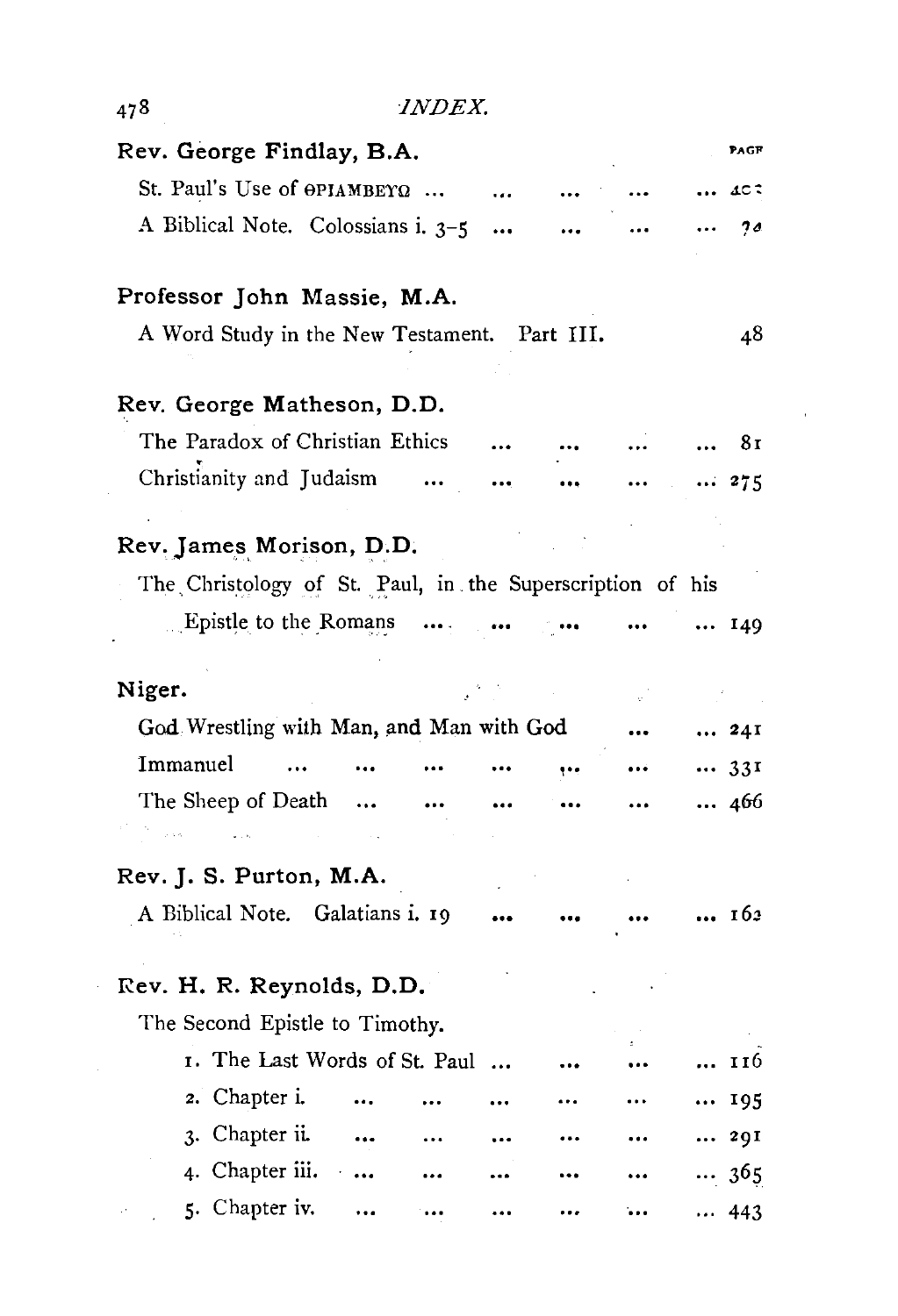*INDEX.* 479

| Rev. P. Thomson, M.A.                                    |                      |           |                                                |           | PAGE |
|----------------------------------------------------------|----------------------|-----------|------------------------------------------------|-----------|------|
| Nebuchadnezzar's Conquest of Egypt. Confirmed from a     |                      |           |                                                |           |      |
| Contemporary Hieroglyphic Inscription                    |                      |           | $\ddotsc$                                      |           | 397  |
| Editor.                                                  |                      |           |                                                |           |      |
| VI. The Soliloquy of Job. Second Monologue               |                      |           |                                                |           | 27   |
| VII. The Intervention of Elihu                           |                      | $\ddotsc$ |                                                |           | 99   |
| 24. First Discourse                                      | $\sim$               | $\cdots$  | $\cdots$                                       | $\cdots$  | 173  |
| 25. Second Discourse                                     |                      | $\cdots$  | $\bullet\bullet\bullet\cdots$                  | $\cdots$  | 341  |
| The Praise of Love                                       | $\cdots$<br>$\cdots$ | $\cdots$  | $\bullet\bullet\bullet$                        | $\ddotsc$ | 386  |
| Hosea's Children                                         | $\ddotsc$            |           | $\cdots$                                       |           | 422  |
| Additional Note on Romans ix. 5                          |                      |           | (Dr. Vance Smith<br>Dr. Sanday<br>Canon Farrar |           | 232  |
| <b>Brief Notices.</b>                                    |                      |           |                                                |           |      |
| Thomas Herbert's Realistic Assumptions of Modern Science |                      |           |                                                |           |      |
| Examined                                                 |                      |           |                                                |           | 238  |
| Canon Farrar's Life and Work of St. Paul                 |                      |           |                                                |           | 389  |
| Bishop Ellicott's New Testament. Vol. III.               |                      |           |                                                |           | 39I  |
| Studies on the Times of Abraham                          |                      |           |                                                |           | 392  |
| Cambridge Bible for Schools.                             |                      |           |                                                |           |      |
| Lias on 2 Corinthians                                    | $\ddotsc$            |           |                                                |           | 393  |
| Rawson Lumby on Acts of the Apostles                     |                      |           |                                                |           | 393  |
| Plumptre on St. Peter and St. Jude                       |                      |           | $\cdots$                                       | $\cdots$  | 394  |
| Abbott's Illustrated Commentary of New Testament         |                      |           |                                                |           | 394  |
| Bible Readers' Commentary                                |                      |           |                                                |           | 395  |
| Dr. Schaff's Through Bible Lands                         |                      | $\ddotsc$ |                                                |           | 396  |
| Delitzsch's Hebrew New Testament                         |                      |           |                                                |           | 475  |